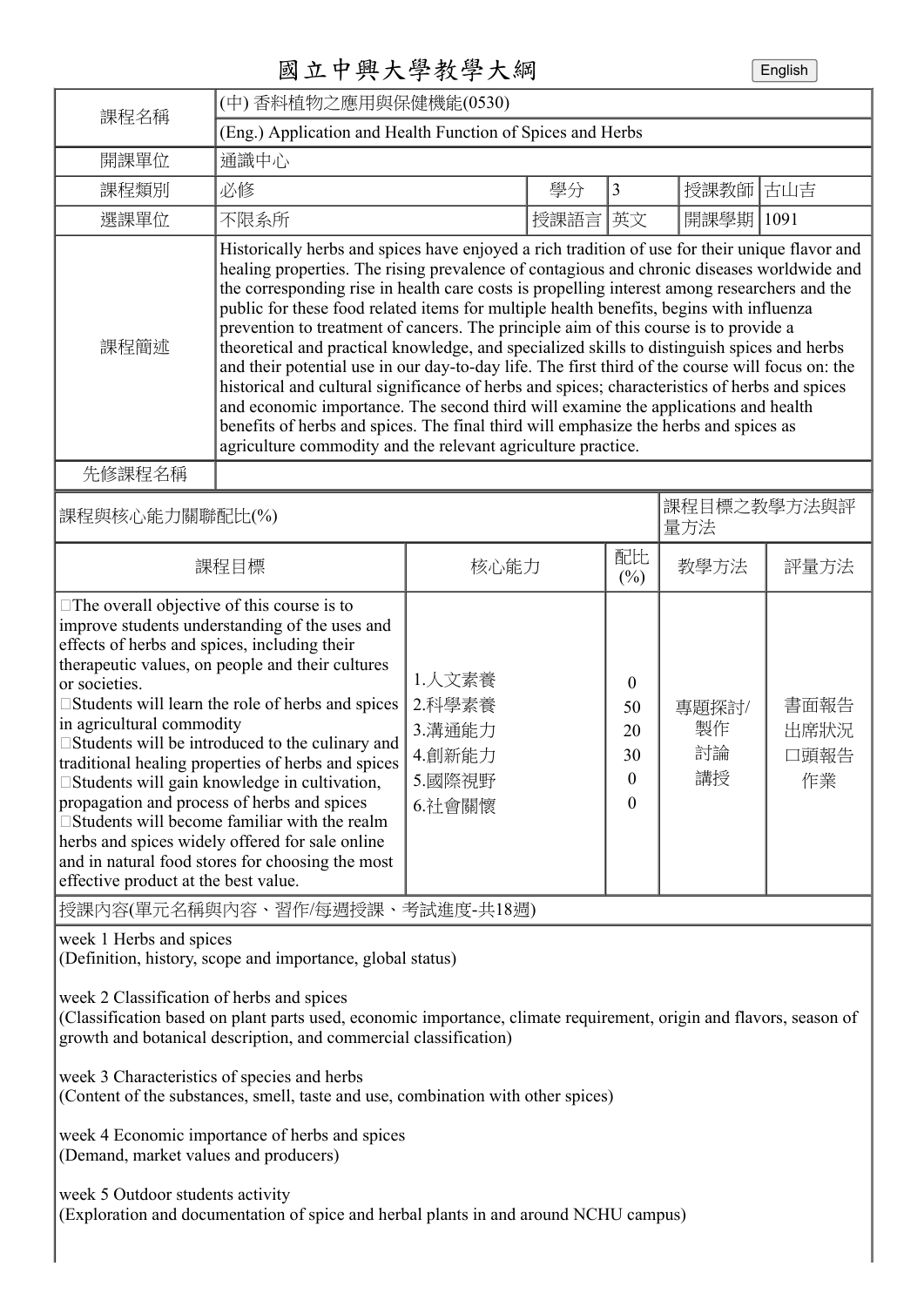week 6 Primary functions of herbs and spices (Culinary herbs and spices, fresh and drying spices, everyday ingredients, wild herbs and spices and essential oils)

week 7 Secondary functions of herbs and spices (Preservatives, nutritional, pharmacological and cosmeceutics)

week 8 Potential applications of herbs and spices in functional dairy products (Herbs and spices in cheese, butter, yoghurt, labneh, ghee and ice cream)

week 9\* Industrial/laboratory visit (Visit an enterprise engaged with herbs and spices)

week 10 Bio-activities of herbs and spices (Anti-microbial, anti-oxidant, anti-inflammation, anti-diabetic, hypolipidemic, anti-mutagenic and anti-tumorigenic functions)

week 11 The role of herbs and spices in cancer prevention and therapy

week 12 Herbs and spices as modulators of gut micro-biota

week 13 Processing of herbs and spices

week 14 Applications of spice oils and oleoresins

week 15 Commerce and quality control of herbs and spices

week 16 Propagation and cultivation of herbs and spices

week 17 Legislation and regulation of culinary herbs and spices

week 18 Final report and presentation

(For the finishing of the course, students have to present the presentation about the chosen plant species for their study group and lecturer, including the evaluation from the lecturer and answers to the questions from the plenum)

## 學習評量方式

出席狀況 attendance/ participation 15%、 作業 homework 30%、 口頭報告 oral presentation 20%、 書面報告 reports 35%

教科書&參考書目(書名、作者、書局、代理商、說明)

1. Brown, Deni. Encyclopedia of Herbs and Their Uses. New York: Dorling Kindersley Publishing Inc., 1995. 2. Singh, V.B. and Kirti Singh, 2000, Spices, New Age International Publisher, New Delhi.

3. See ESA List of Culinary Herbs and Spices for major, most commonly traded products in the EU:

http://www.esa-spices.org/download/esa-list-of-culinary-herbs-and-spices.pdf.

4. Anonymous. Guidance on Authenticity of Herbs and Spices: Industry Best Practice on Assessing and Protecting Culinary Dried Herbs and Spices. https://www.fdf.org.uk/corporate\_pubs/guidance-herbsandspices.pdf. 5. El-Sayed SM and Youssef AM. Potential application of herbs and spices and their effects in functional dairy

products. Helion. E01989. https://www.sciencedirect.com/science/article/pii/S2405844019356142?via%3Dihub. 6. Martinez Y and Mas D, 2020. Role of Herbs and Medicinal Spices as Modulators of Gut Microbiota. InTech Open. https://www.intechopen.com/online-first/role-of-herbs-and-medicinal-spices-as-modulators-of-gutmicrobiota.

7. Kaefer CM and Milner JA, 2008. The Role of Herbs and Spices in Cancer Prevention. Journal of Nutritional Biochemistry. 19(6): 347–361. https://www.sciencedirect.com/science/article/pii/S0955286307002689? via%3Dihub.

課程教材(教師個人網址請列在本校內之網址)

課程輔導時間